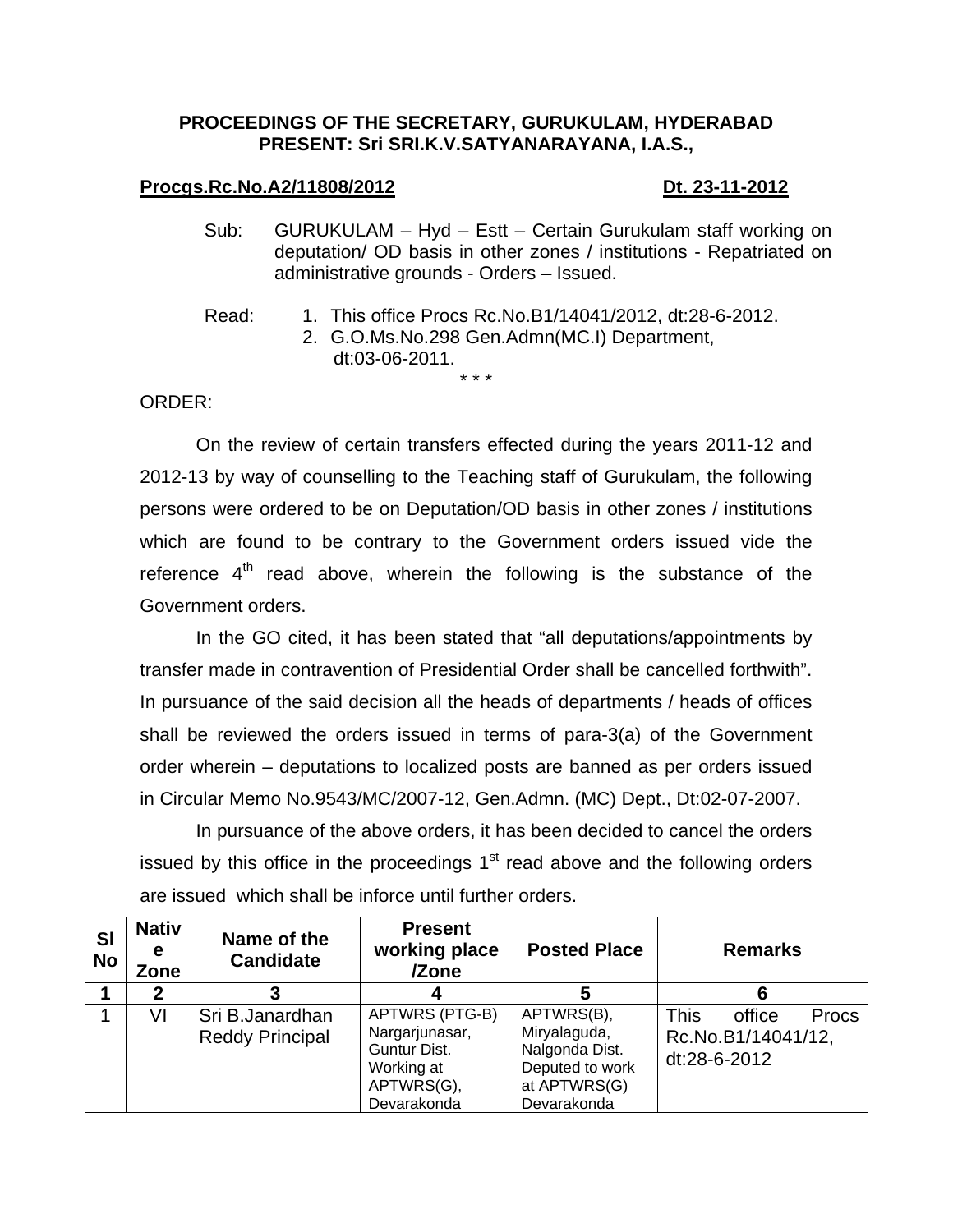|  |  |  | Dist.<br>. On<br>Naldonda<br>basis<br>ັບ | <b>Nalgo</b><br>Dist on<br><b>Ildonda</b><br>.001<br>UD<br>uasis. |  |
|--|--|--|------------------------------------------|-------------------------------------------------------------------|--|
|--|--|--|------------------------------------------|-------------------------------------------------------------------|--|

 The above individual is repatriated to join at APTWRS(B), Miryalaguda, Nalgonda Dist. in existing vacancy due to not joining of Sri L.Venkateswaralu, Principal posted during the counselling transfers held in June'2012.

 Sri L.Venkateswaralu, Principal, APTWURJC(G), Asifabad, Adilabad Dist. Will continue to work in the present post until further orders.

 As there is no Sanctioned Principal post at APTWARS(G) Devarakonda Nalgonda Dist, Sri B.Janardhana Reddy is permitted to continue in the same place on OD basis from APTWRS (B), Miryalaguda until further orders.

 Any deviation of the above orders by the Principals/OSDs and the individuals shall be view severely.

 Sd/- **Secretary** 

Assistant Secretary(Admn)

# To

The individuals through the Principals/OSDs of the institutions mentioned in column (4) for necessary action.

The Principals/OSDs of the institutions are mentioned in column (4 & 5) Copy to the POs of ITDA and AJCs of Non-ITDAs / DDs(TW) in ITDA / DTWOs Stock File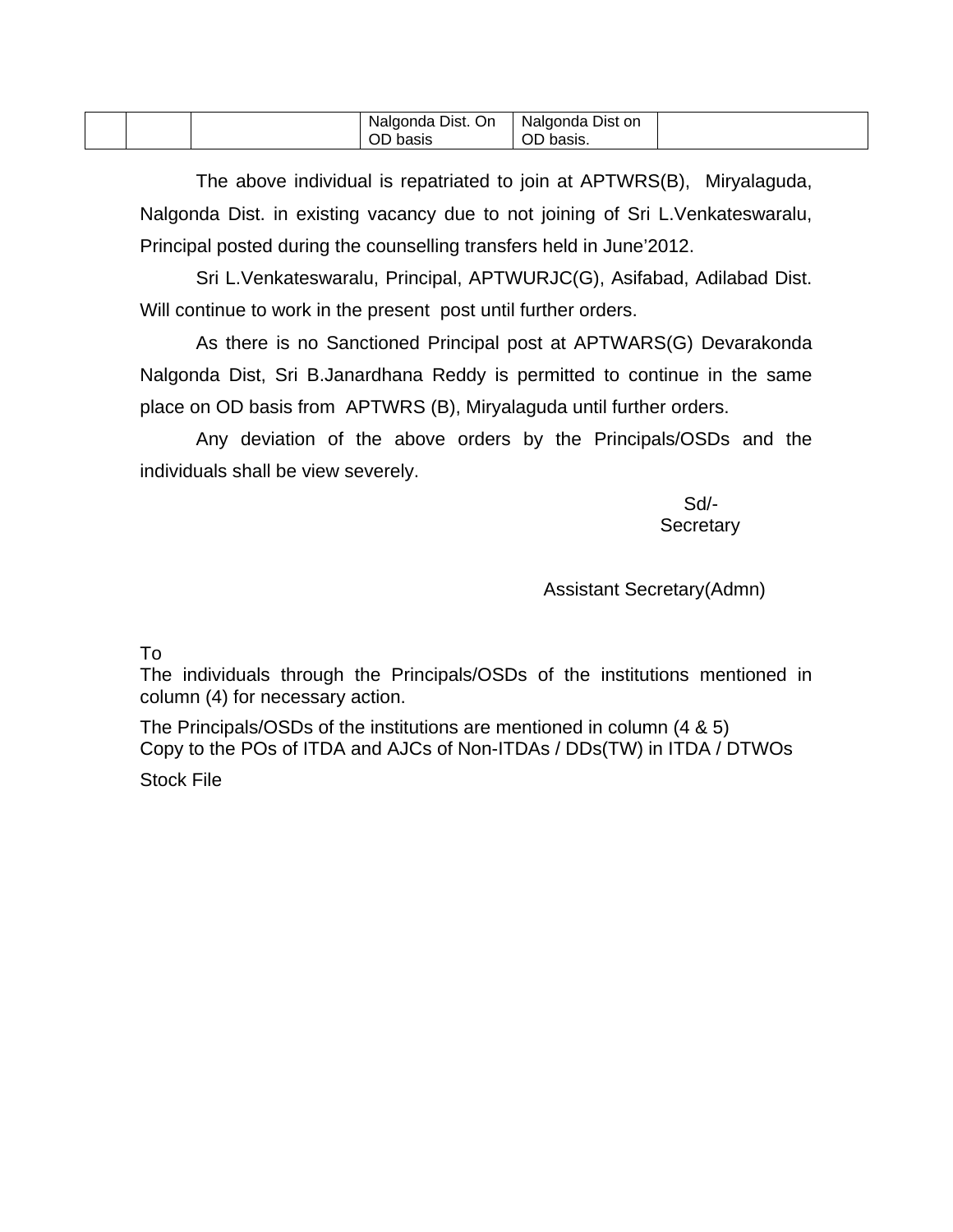# **PROCEEDINGS OF THE SECRETARY, GURUKULAM, HYDERABAD PRESENT: Sri SRI.K.V.SATYANARAYANA, I.A.S., Procgs.Rc.No.A2/11808/2012 Dt. 23-11-2012**

- Sub: GURUKULAM Hyd Estt Certain Gurukulam staff working on deputation/ OD basis in other zones / institutions - Repatriated on administrative grounds - Orders – Issued.
- Read: 1. This office Procs Rc.No.B1/14041/2012 dt:28-6-2012

\* \* \*

- 2. This office Procs Rc.No.B1/14041/2012 dt:30-6-2012.
	- 3. Representation of the public representatives of Damaracherla etc.

# ORDER:

 On the review of certain transfers effected during the years 2012-13 by way of counselling to the Teaching staff of Gurukulam, the following persons were ordered to be on Deputations/OD basis in other zones / institutions.

 While reviewing functioning of the APTWRJC(G), Damarcherla of Nalgonda district it has been found that the women JLs posted to the institutions are either working on deputation/OD basis in other institutions/zones and in their places certain Guest Teachers are working who were found to be the misbehaving with the girl students of the institutions. The local public representatives have also brought the situation to the notice of this office and the Principal/OSD of the said institutions has also reported certain allegations against male guest teachers below 50 years and requested to put lady teachers in their places by cancelling the deputations ordered by the Gurukulam.

 Accordingly, the following individuals working on deputation /OD basis in other institutions/zones supposed to work at APTWRJC(G), Damaracherla, Nalgonda district by virtue of their posting orders given through the proceedings  $1<sup>st</sup>$  and  $2<sup>nd</sup>$  above, are hereby cancelled and the following orders are issued.

| <b>SI</b><br><b>No</b> | Name of the<br><b>Candidate</b> | <b>Present</b><br>working place                                                                               | <b>Posted Place</b>                           | <b>Remarks</b>                             |
|------------------------|---------------------------------|---------------------------------------------------------------------------------------------------------------|-----------------------------------------------|--------------------------------------------|
|                        |                                 |                                                                                                               | 5                                             |                                            |
|                        | Smt.PS.Kalyani,<br>JL English   | APTWRJC(G),<br>Damaracherla,<br>Nalgonda dist.<br>Working at<br>APTWRJC(B),<br>Miryalaguda,<br>Nalgonda dist. | APTWRJC(G),<br>Damarcherla,<br>Nalgonda dist. | Procs.Rc.No.B1/14041<br>/2012 dt:28-6-2012 |
| 2                      | Smt.G.Vijaylaxmi,               | APTWRJC(B)<br>Ankampelam,                                                                                     | APTWRJC(B),<br>Ankampelam,                    | Procs.Rc.No.B1/14041                       |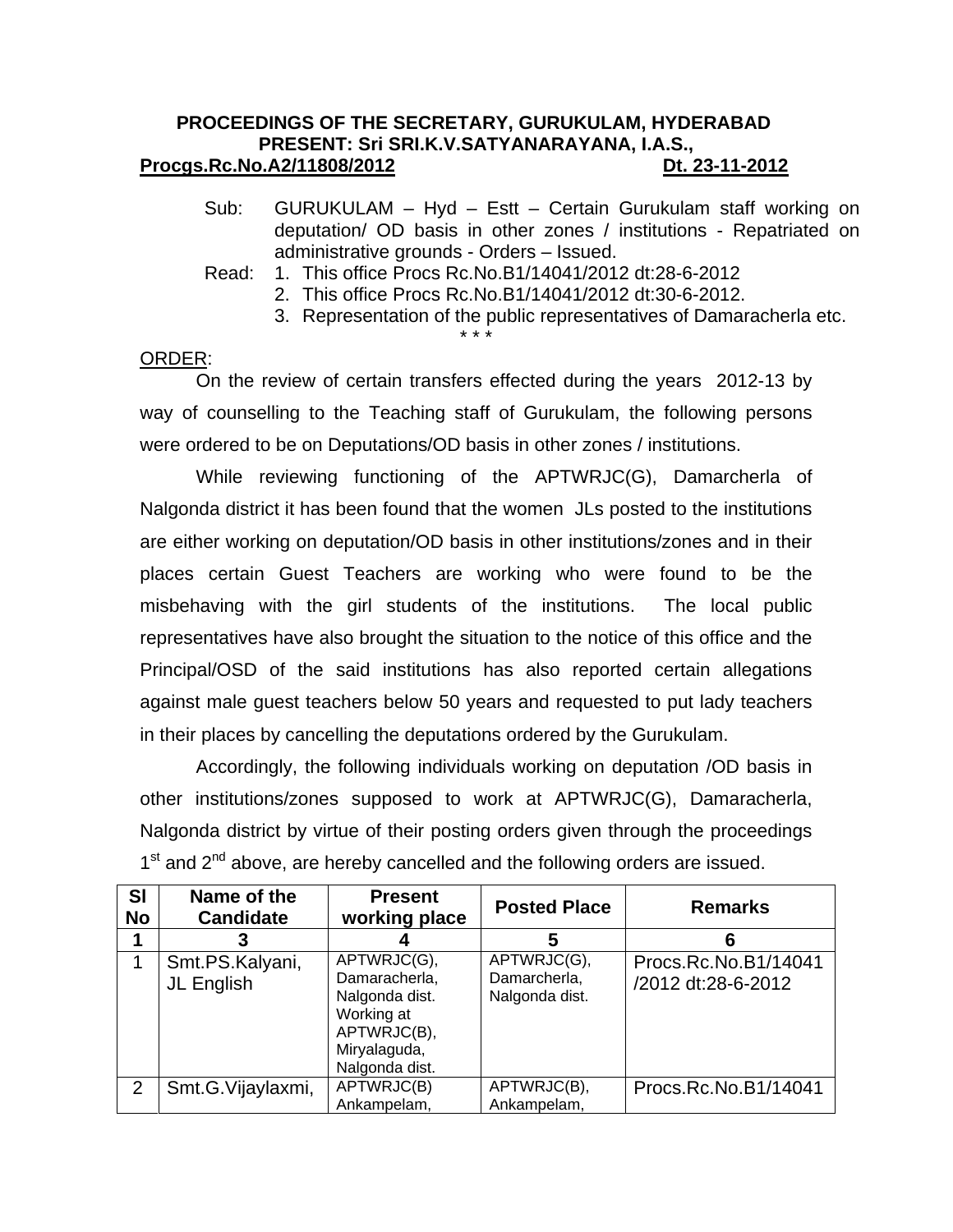| <b>JL Maths</b> | Khammam dist.<br>Working at<br>APTWRJC(B),<br>Miryalaguda,<br>Nalgonda district. | Khammam dist. | /2012 dt.30-6-2012 |
|-----------------|----------------------------------------------------------------------------------|---------------|--------------------|
|                 |                                                                                  |               |                    |

 The above individuals are repatriated to the institutions mentioned at in the column(5) above where they shall report for duty with immediate effect.

 The Principals/OSDs concerned of the institutions mentioned at column No.(4) shall make necessary arrangements for relieve of the individuals working under there control as at column No.(4) above on deputation/ OD basis.

 The Principals/OSDs concerned of the institutions at column (5) are directed to admit the above individuals for duty and report compliance.

 Any deviation of the above orders by the Principals/OSDs and the individuals shall be view severely.

 Sd/- **Secretary** 

Assistant Secretary(Admn)

To

The individuals through the Principals/OSDs of the institutions mentioned in column (4) for necessary action.

The Principals/OSDs of the institutions are mentioned in column (4 & 5) Copy to the POs of ITDA and AJCs of Non-ITDAs / DDs(TW) in ITDA / DTWOs

Stock File.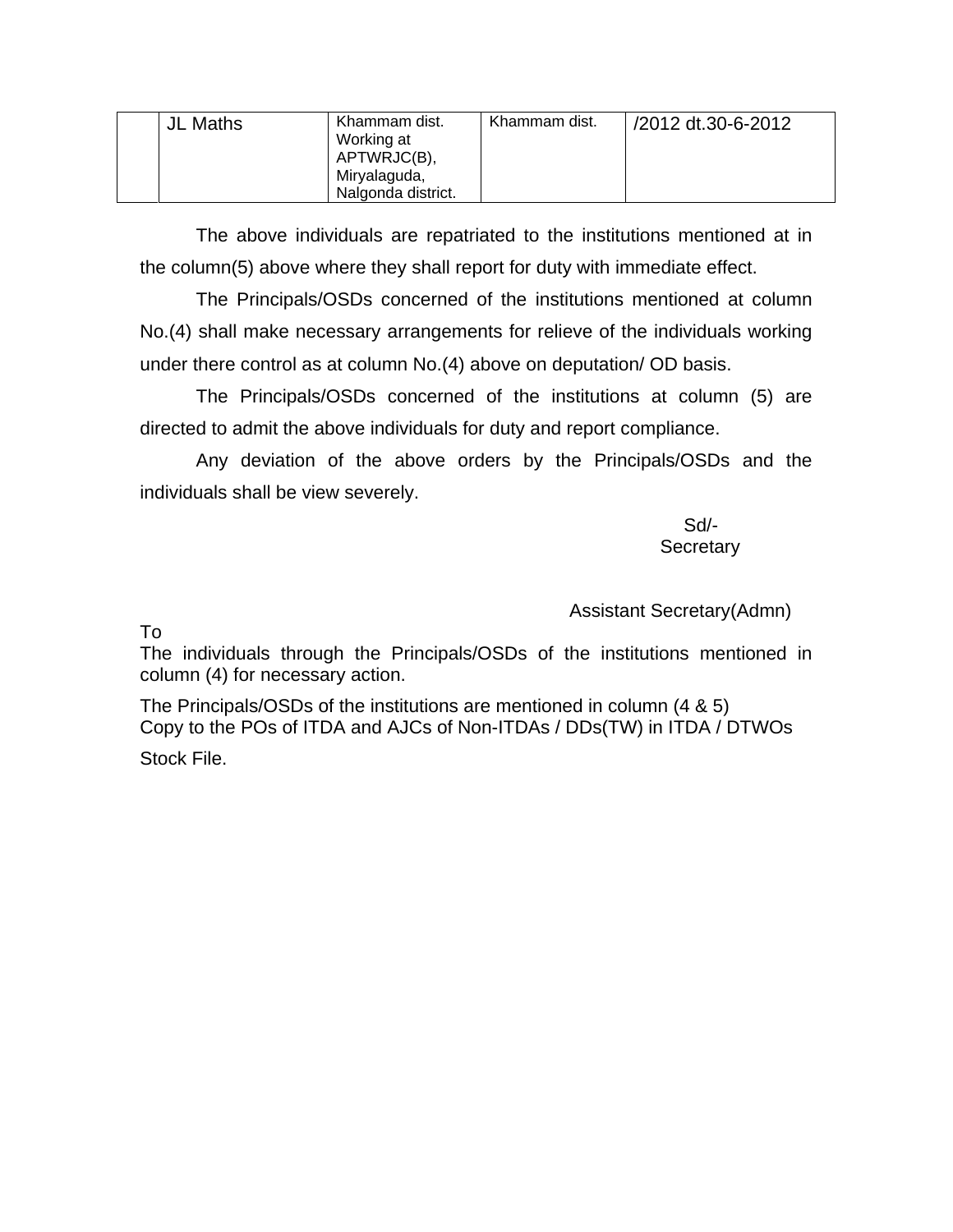# **PROCEEDINGS OF THE SECRETARY, GURUKULAM, HYDERABAD PRESENT: Sri SRI.K.V.SATYANARAYANA, I.A.S.,**

### **Procgs.Rc.No.A2/11808/2012 Dt. 23-11-2012.**

- Sub: GURUKULAM Hyd Estt Certain Gurukulam staff working on deputation/ OD basis in other zones / institutions - Repatriated on administrative grounds - Orders – Issued.
- Read: 1. This office Procs Rc.No.B2/1564/2011-Modified dt:21-6-11.
	- 2. This office Procs.Rc.No.B1/14041/2012 dt:30-6-2012.

\* \* \*

3. G.O.Ms.No.298 Gen.Admn(MC.I) Department dt:03-06-2011.

# ORDER:

 On the review of certain transfers effected during the years 2011-12 and 2012-13 by way of counselling to the Teaching staff of Gurukulam, the following persons were ordered to be on Deputation/OD basis in other zones / institutions which are found to be contrary to the Government orders issued vide the reference  $4<sup>th</sup>$  read above, wherein the following is the substance of the Government orders.

 In the GO cited, it has been stated that "all deputations/appointments by transfer made in contravention of Presidential Order shall be cancelled forthwith". In pursuance of the said decision all the heads of departments / heads of offices shall be reviewed the orders issued in terms of para-3(a) of the Government order wherein – deputations to localized posts are banned as per orders issued in Circular Memo No.9543/MC/2007-12, Gen. Admn. (MC) Dept., Dt:02-07-2007.

 The following Junior Lecturers ordered to work in other institutions on deputation/OD basis are repatriated to their place of original places to , keeping in view of workload and non availability of subject teacher in the concerned institutions.

 In pursuance of the above position it has been decided to cancel the orders issued by this office in the proceedings  $1<sup>st</sup>$  and  $2<sup>nd</sup>$  read above and the following orders are issued which shall be inforce until further orders.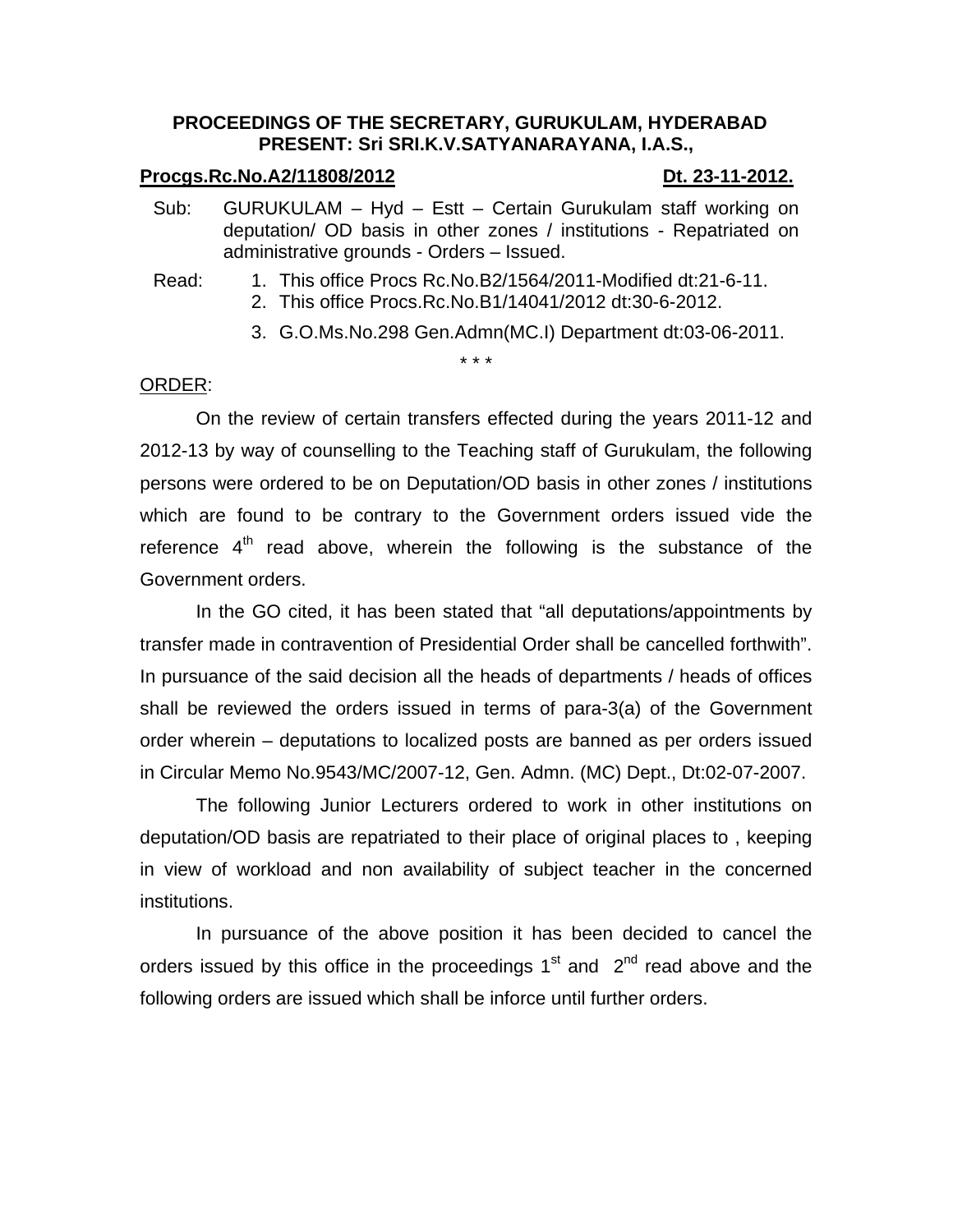| SI<br><b>No</b> | Name of the<br><b>Candidate</b>   | <b>Present</b><br>working place                                                                                                   | <b>Posted Place</b>                                       | <b>Remarks</b>                                                                      |
|-----------------|-----------------------------------|-----------------------------------------------------------------------------------------------------------------------------------|-----------------------------------------------------------|-------------------------------------------------------------------------------------|
| 1               | 3                                 |                                                                                                                                   | 5                                                         | 6                                                                                   |
| 1               | Smt.N. Jayalaxmi,<br>JL Chemistry | APTWRJC(G)<br>Damarcherla,<br>Nalgonda dist.<br>Working at<br>APTWRJC(G)<br>Kodavaluru on<br>OD basis                             | APTWRJC(G)<br>Damarcherla<br>Nalgonda<br>district.        | <b>This</b><br>office<br><b>Procs</b><br>Rc.No.B2/1564/2011-<br>Modified dt:21-6-11 |
| 2               | Sri.G.Mark, JL<br>Economics       | APTWRJC(G)<br>Buttaigudem,<br>West Godavari<br>district.<br>Working on OD<br>basis at<br>APTWRJC(G)<br>Chittedu, Nellore<br>dist. | APTWRJC(G),<br>Buttaigudem,<br>West Godavari<br>district. | Procs.Rc.No.B1/14041/2<br>012 dt:28-6-2012 & 30-6-<br>2012                          |

 The above individuals are repatriated to the institutions mentioned at in the column(5) above where they shall report for duty with immediate effect.

 The Principals/OSDs concerned of the institutions mentioned at column No.(4) shall make necessary arrangements for relieve of the individuals working under there control as at column No.(4) above on deputation/ OD basis.

 The Principals/OSDs concerned of the institutions at column (5) are directed to admit the above individuals for duty and report compliance.

 Any deviation of the above orders by the Principals/OSDs and the individuals shall be view severely.

 Sd/- **Secretary** 

Assistant Secretary(Admn)

To

The individuals through the Principals/OSDs of the institutions mentioned in column (4) for necessary action.

The Principals/OSDs of the institutions are mentioned in column (4 & 5) Copy to the POs of ITDA and AJCs of Non-ITDAs / DDs(TW) in ITDA / DTWOs Stock File.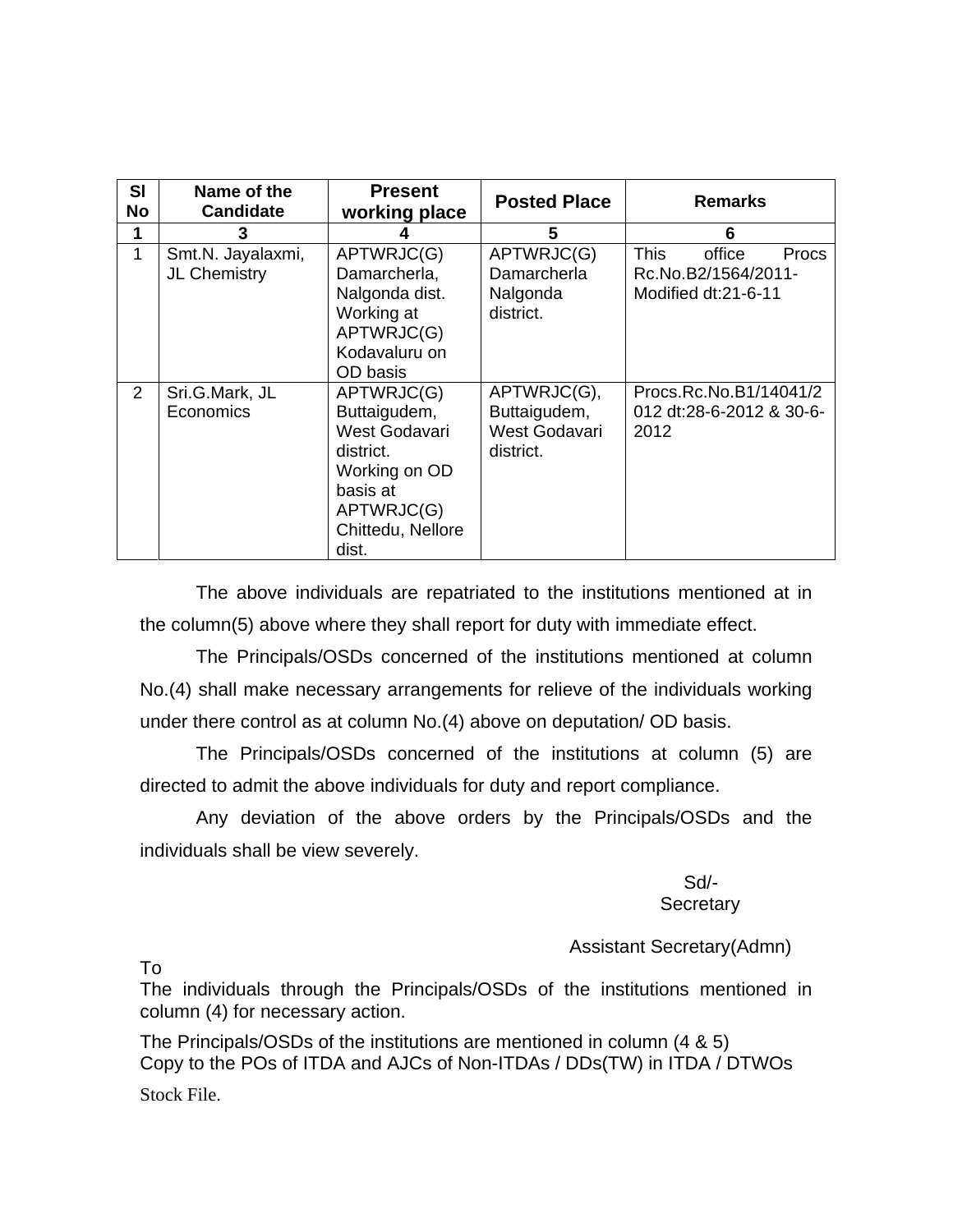### **PROCEEDINGS OF THE SECRETARY, GURUKULAM, HYDERABAD PRESENT: Sri SRI.K.V.SATYANARAYANA, I.A.S.,**

### **Procgs.Rc.No.A2/11808/2012** Dt. 23-11-2012

Sub: GURUKULAM – Hyd – Estt – Certain Gurukulam staff working on deputation/ OD basis in other zones / institutions - Repatriated on administrative grounds - Orders – Issued.

### Read: 1. This office Procs Rc.NO.B2/2217/2011 Dt.27-12-2011

- 2. This office Procs Rc.No.B1/14041/2012, dt:30-6-2012.
	- 3. Procs.Rc.No.22/G.C/2012 of the Project Officer, ITDA, Nellore Dist. Date:- 30.06.2012
	- 4. This office Order Rc.No. B1/14041/2012-Sub file dt:16-07-2012.
	- 5. G.O.Ms.No.298 Gen. Admn(MC.I) Department dt:03-06- 2011.

### \* \* \*

### ORDER:

 On the review of certain transfers effected during the years 2011-12 and 2012-13 by way of counselling to the Teaching staff of Gurukulam, the following persons were ordered to be on Deputation/OD basis in other zones / institutions which are found to be contrary to the Government orders issued vide the reference  $4<sup>th</sup>$  read above, wherein the following is the substance of the Government orders.

 In the GO cited, it has been stated that "all deputations/appointments by transfer made in contravention of Presidential Order shall be cancelled forthwith". In pursuance of the said decision all the heads of departments / heads of offices shall be reviewed the orders issued in terms of para-3(a) of the Government order wherein – deputations to localized posts are banned as per orders issued in Circular Memo No.9543/MC/2007-12, Gen.Admn. (MC) Dept., Dt:02-07-2007.

In pursuance of the above orders, the orders issued vide procs  $1<sup>st</sup>$ ,  $2<sup>nd</sup>$ and  $3<sup>rd</sup>$  read above count to be contravening the Government orders issued above. Hence it has been decided to cancel the orders issued by this office in the proceedings  $1^{st}$ ,  $2^{nd}$  and  $3^{rd}$  read above and the following orders now issued shall be inforce until further orders.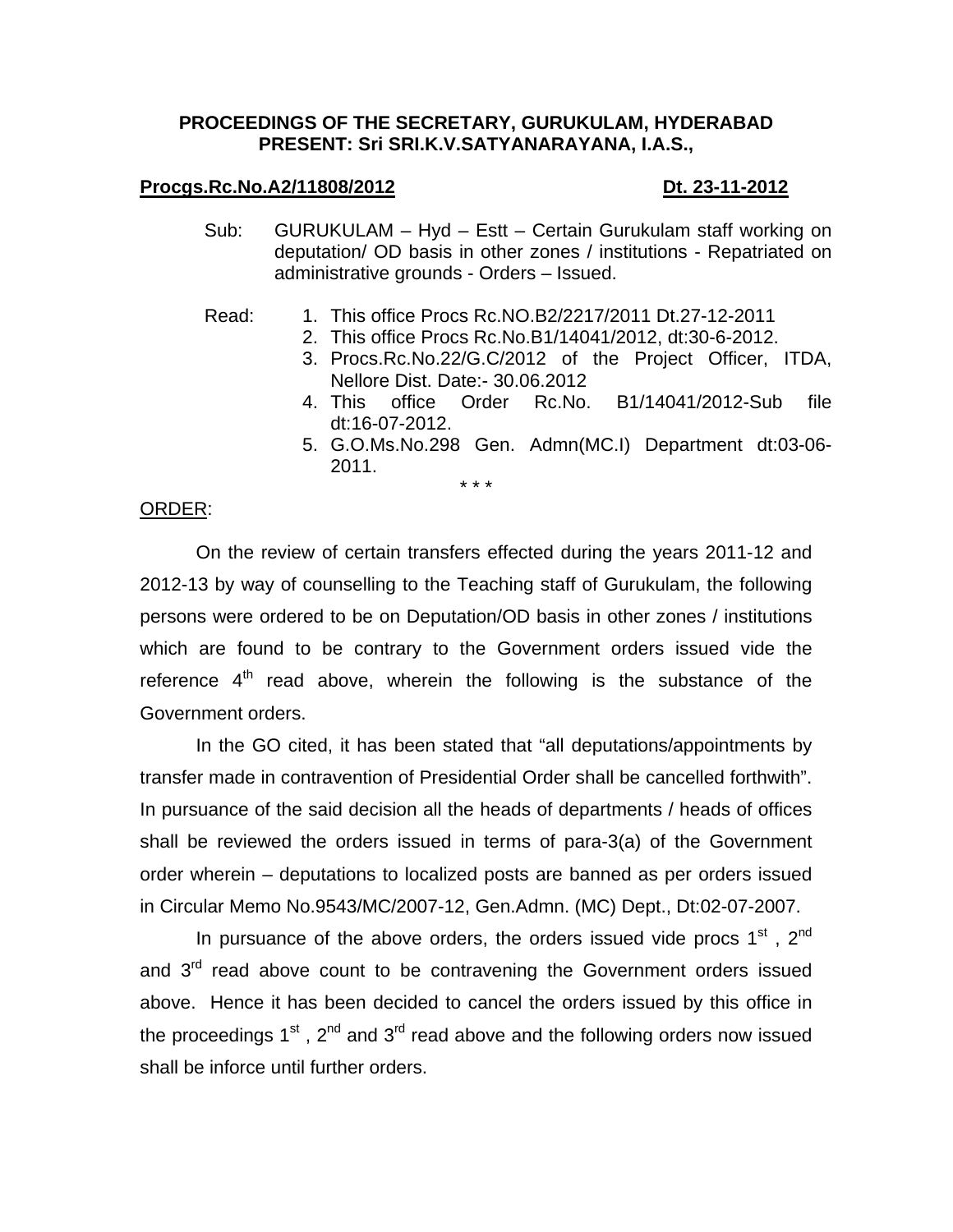| <b>SI</b>      | <b>Nativ</b><br>е | Name of the                                 | <b>Present</b><br>working place                                                                                                                 | <b>Posted Place</b>                                           | <b>Remarks</b>                                                                               |
|----------------|-------------------|---------------------------------------------|-------------------------------------------------------------------------------------------------------------------------------------------------|---------------------------------------------------------------|----------------------------------------------------------------------------------------------|
| <b>No</b>      | Zone              | <b>Candidate</b>                            | /Zone                                                                                                                                           |                                                               |                                                                                              |
| 1              | $\mathbf{2}$      | 3                                           | 4                                                                                                                                               | 5                                                             | $6\phantom{1}6$                                                                              |
| $\mathbf 1$    | III               | Sri D. Yesu Naik<br><b>TGT (Science)</b>    | APTWRS(SOE)S<br>risailam, Kurnool<br>Dist, working at<br>APTWRS(B)<br>Gummakota;<br>Visakha<br>Dist.Zone I                                      | <b>APTWRS</b><br>$(PTG-B),$<br>Nargarjunasar,<br>Guntur Dist. | This office Proc.<br>Rc.No.<br>B1B2/2217/2011<br>Dt.27-12-2011                               |
| $\overline{2}$ | VI                | Smt.K.Prameela<br>Rani TGT<br>Science       | APTWRS(G),<br>Thungathurthy,<br>Nalgonda Dist.<br>Working at<br><b>APTWRS</b><br>(PTG-B),<br>Nargarjunasar,<br>Guntur Dist.<br>Zone-III         | APTWRS(G),<br>Thungathurthy,<br>Nalgonda Dist.                | <b>This</b><br>office<br>Procs<br>Rc.No.B1/14041/12,<br>dt:30-6-2012                         |
| 3              | IV                | Smt B.V. Uma<br>Devi TGT (Social)           | APTWRS(G),<br>Srikalahasthi,<br>Chittoor Dist.<br>Working at<br><b>APTWRS (PTG-</b><br>B),<br>Nargarjunasar,<br><b>Guntur Dist.</b><br>Zone-III | APTWRS(G),<br>Srikalahasthi,<br>Chittoor Dist.                | This office Procs<br>Rc.No.B1/14041/2012,<br>dt:30-6-2012                                    |
| 4              | $\mathbf{I}$      | Sri D.Venkat<br>Reddy, PET                  | APTWRS(B)<br>Y.Ramavaram,<br>E.G.Dt.<br>transferred to<br>APTWR(B);<br>Arakuvalley,<br>Visakha Dist.<br>Zone-I                                  | APTWRS(B)<br>Y.Ramavaram,<br>E.G.Dt.                          | This office Proc.<br>Rc.No. B1/14041/2012<br>Dt.30-06-2012                                   |
| 5              | $\mathbf{III}$    | Smt V.Lakshmi<br>Sobhanvitha TGT<br>(Maths) | APTWRS(G),<br>Kodavalur,<br>Nelliore Dist.<br>Working at<br>APTWRS (G),<br>Srikalahasthi,<br>Chittoor Dist.<br>Zone - IV                        | APTWRS(G),<br>Kodavalur,<br>Nelliore Dist.                    | Procs.Rc.No.22/G.C/2<br>012 of the Project<br>Officer, ITDA, Nellore<br>Dist. DDt.30-06-2012 |
| 6              |                   | Smt A.S.V.<br>Padmavathi TGT                | APTWRS(G)<br>Seethampeta,<br>Srikakulam Dist                                                                                                    | APTWRS(G);<br>Seethampeta,<br>Srikakulam Dist.                | This Office Procs.<br>Rc.No.B1/14041/2012-                                                   |